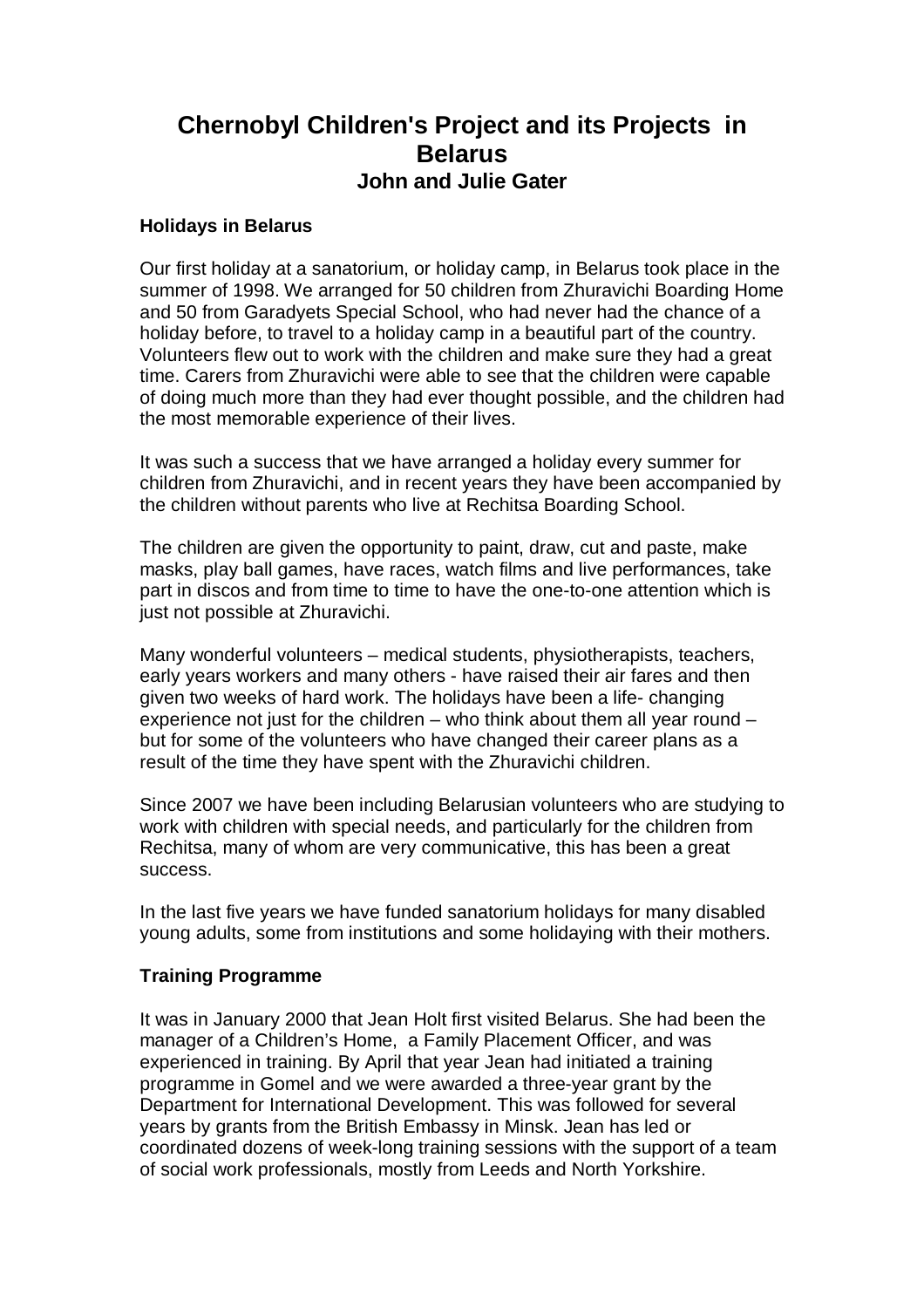Directors and staff from orphanages, children's shelters and social centres throughout Gomel Region have benefited from these. This has helped to change the way staff work with the children in the orphanages, and helped to bring about an increase in family placement for children, drastically reducing the number of children needing institutional care.

The Children's Department of the Psychiatric Hospital in Gomel has benefited from training and from visits to the UK. A team of psychiatric and child care professionals has been working with the department since 2007 and is helping to develop better care in the community for children with challenging behaviour.

We have a joint project with an Italian charity 'Forum' running a 'Leaving Care' programme, supporting young people as they move on from an orphanage in Gomel to independence.

One of the most exciting recent developments has been the training of family placement workers from every region in Belarus to set up banks of specially trained temporary foster carers. Their role will be to care for babies and young children and prepare them to return home or move to adoptive families. We hope this will eventually lead to the closure of baby homes.

In 2009 Eric Shedlow, formerly Head of Children's Resources at Leeds City Council, worked with Jean to co-ordinate the training programmes.

## **Supporting Children with Cancer**

We have worked closely with 'Children in Trouble' for many years, inviting children through them, taking them humanitarian aid and helping with their ongoing costs. We often receive an SOS from them to say that the Children's Cancer Hospital is in desperate need of a medicine which is not available in Belarus. There may be a child who needs a bone marrow transplant and cannot have it without this medication. These drugs can be very expensive but we always try to respond if we can, sometimes clubbing together with Chernobyl Children Lifeline to do this jointly.

We provide some support to the poorest families while they are staying in hospital and to some of the orphans. We send gifts at Christmas and recently we have taken wigs for some of the teenage girls.

#### **Children's Hospice Care**

In 1998 we first met Anna Gorchakova, the driving force behind the development of palliative care in Belarus. Anna had set up the first Children's Hospice in the country in 1994 and had built up a wonderful team of staff around her. They were supporting about 50 families with children in the last stages of cancer or with chronic disabilities, mostly in and around Minsk.

We decided that we would like to help to set up hospice care in other parts of the country and in 2000 with haematologist Igor Iskrov we established Gomel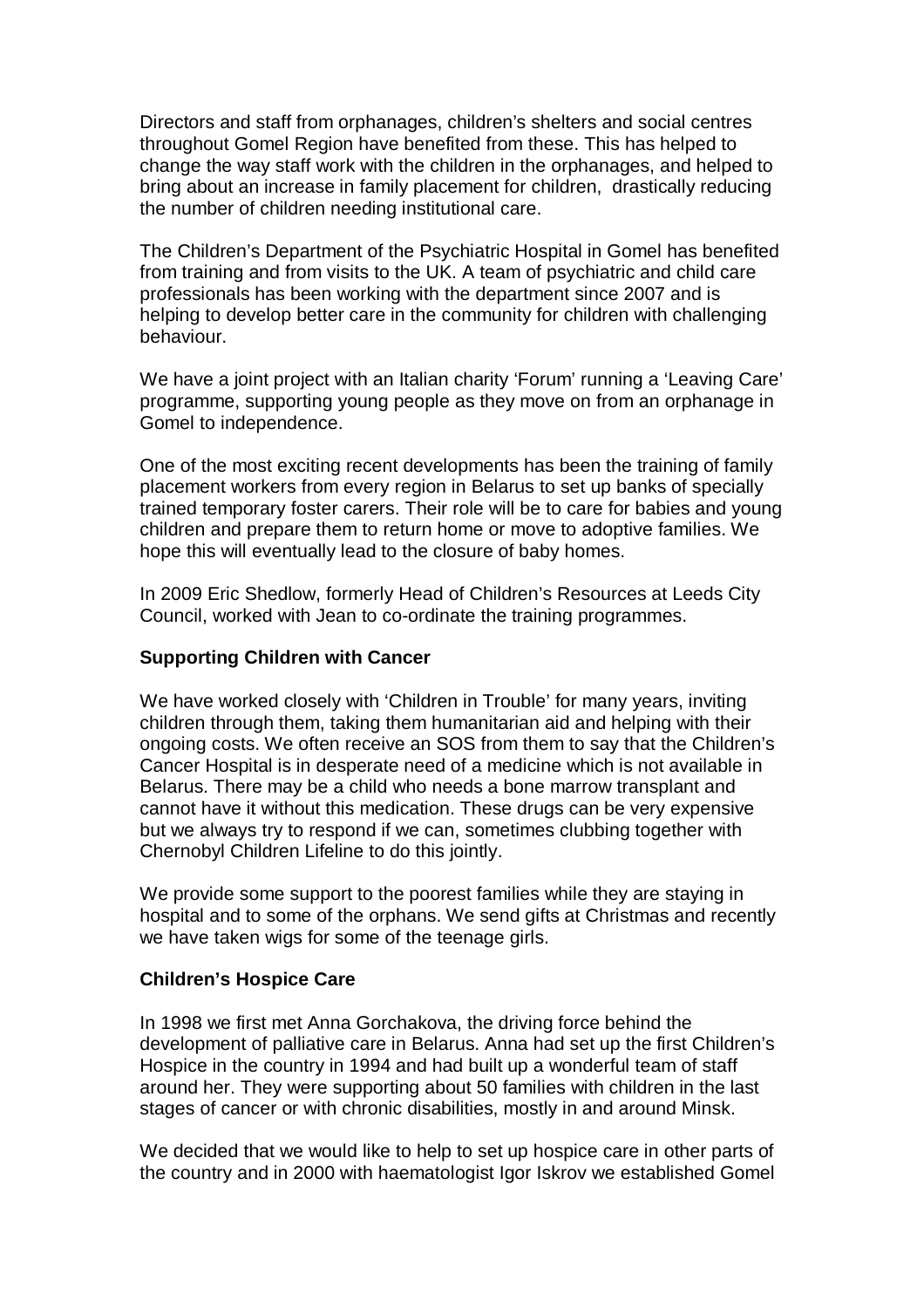Home Hospice Team. We later provided support to set up a small hospice in Vitebsk and other charities have channelled support through us to fund outreach nurses in Mozyr, Zhlobin and Pinsk.

Hospice Care in Gomel was reorganised in 2005 with Irish charities taking on the support of the regional hospice serving the outlying towns and villages while we set up a Palliative Care Team to work in the city.

We have brought a number of hospice nurses and doctors to the UK to spend time with Macmillan nurses and visit hospices in Britain. Francis House in Manchester and Martin House in Yorkshire have been very supportive and palliative care lecturer John Costello has made a number of trips to Belarus to deliver training.

In 2003 the Belarusian Children's Hospice decided that they needed to own their own premises and Sam Lupton, one of our most generous benefactors, donated £8000 towards the purchase of the house which has been turned into a beautiful hospice. The hospice was the main focus of fundraising for the 'Remember Chernobyl' campaign at the time of the 20<sup>th</sup> Anniversary of Chernobyl and our contribution was to buy a minibus for the hospice in Minsk which was delivered in November 2006.

### **Vikov Home for Disabled Adults**

Many of the most disabled young people who leave Zhuravichi go to Vikov, an institution hidden deep in the forest just outside Rogachev which is home to around 200 adults with learning difficulties or mental health problems. The staff at Vikov have neither the time nor the knowledge to be able to occupy the more disabled and autistic young people. So we have been employing a teacher there since 2004. Ludmilla works throughout the week, and Svetlana, a specialist in working with disabled children, spends Saturdays at Vikov, acting as a consultant. In 2008 we renovated one of the rooms to be used for classes and social activities and we take some of the young people on sanatorium holidays in the summer.

#### **Humanitarian Aid Deliveries**

In April 1995 we bought our first ambulance and Mags and Ken Whiting of Glossop agreed to drive it out to Belarus with an Irish convoy. From the day they arrived in Belarus Mags and Ken became committed and crucial members of the charity, going on to drive five more ambulances, lead four convoys and be an important part of all our work.

Our first articulated lorryload of aid went to Belarus in Autumn 1995, after being packed and loaded in our warehouse just outside Glossop. When we lost this warehouse in 1999 the focus of our aid collection moved to Selby in Yorkshire.

Mike Allison took over the organisation of the aid programme, including all the paperwork and planning for the aid trips as well as the intensive physical work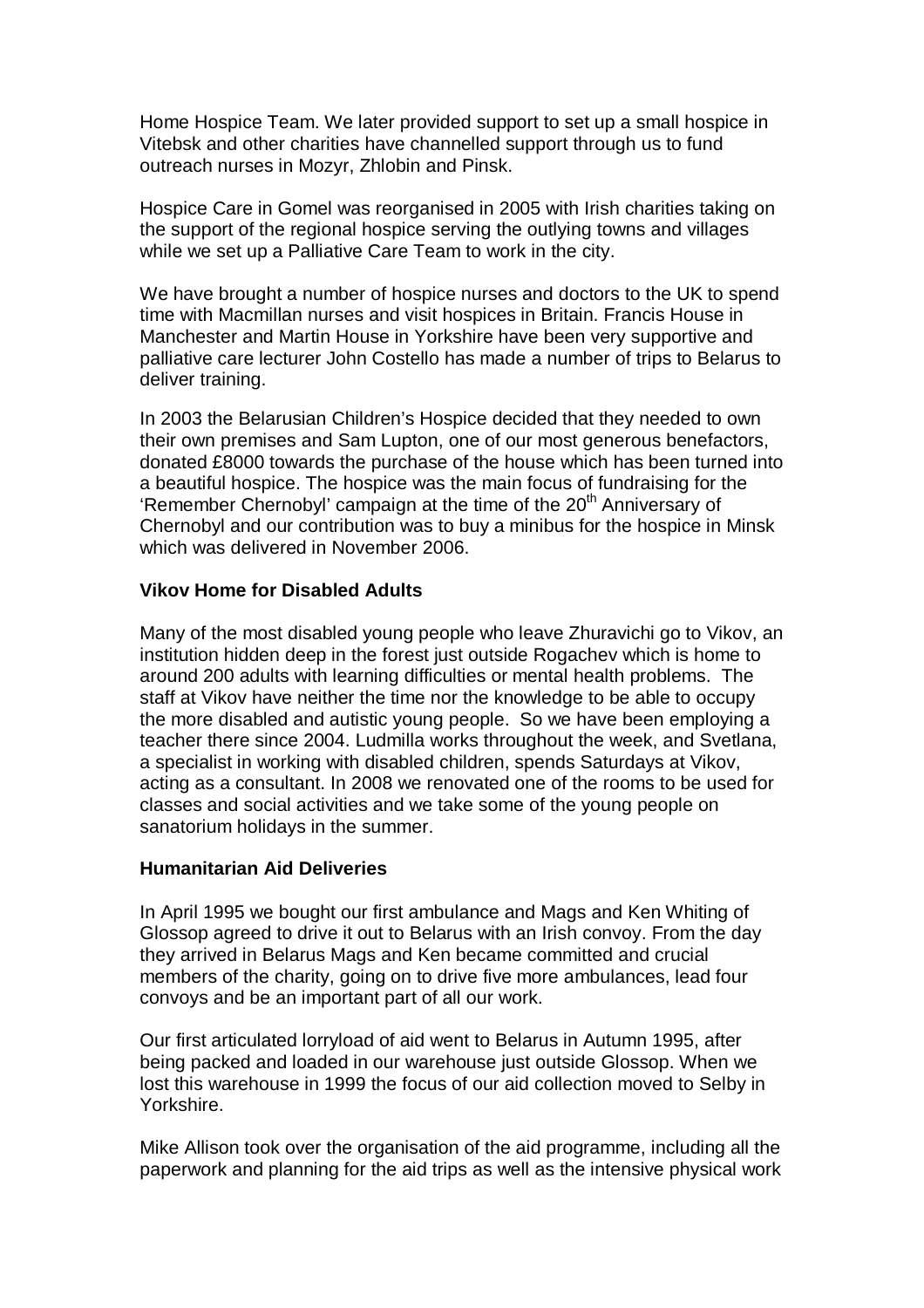of collecting aid from various parts of the country, storing and sorting it in the warehouse at Selby and organising the loading teams for each trailer. By this stage we were taking four aid deliveries every year of two or three large lorries and a seven-and-a-half ton truck donated to us by KeyMed.

There is a great demand for aid from schools, children's homes, family associations and social services centres. And we are now being given more aid than ever before, much of it brand new and in large quantities from companies such as Ikea and Procter & Gamble. We take palettes of paint, paper and exercise books, cleaning materials and toiletries, nappies and clothes. We also take out a lot of wheelchairs and disability aids and sports and educational equipment.

None of this would be possible without the work of our aid team who provide, voluntarily, not just the impressive physical effort required in the loading of vehicles and making the long journey to Belarus but also, through activities and their own personal donation, much of the considerable funds to meet the ever increasing cost of convoys. Without their dedicated efforts the aid deliveries would have to cease.

We are particularly grateful for the support of David Campey for providing warehouse space for us for over 10 years; Paul Campey for his generosity in maintaining our vehicles; and Ian Lacey of Burton on Trent who has provided and driven his own truck to Belarus on more than a dozen occasions.

#### **Integration of Children with Special Needs**

Special School No 5 is a wonderful school in Gomel which we have supported for many years. When the Education Department expressed an interest in trying to integrate more physically disabled children into school we decided that School No 5 would be the best place to start. We brought the head teacher on an educational visit to Britain; persuaded the health department to pay for a neurologist to act as consultant for all the children in the school; put in ramps, disabled toilets, doors and carpets; and sent out a minibus, which was bought for us by the Celebrities Guild of Great Britain. From September 2004 a small class was set up for five children in wheelchairs and they have developed beyond all recognition.

For the first year we funded a classroom assistant until the education department took this over. And we continue to fund the driver and run the minibus. During the summer of 2007 we carried out building work to further improve the access within the school so that more children in wheelchairs could be integrated.

In 2009 a beautiful new school was built in Gomel with full access for children in wheelchairs. During the autumn we took specialist teacher Pamela Thompson from Abraham Moss School in Manchester and her former pupil Peter Keeley to Gomel. Pamela gave training to the staff and Peter was able to tell all those he met how much it had meant to him to be able to attend a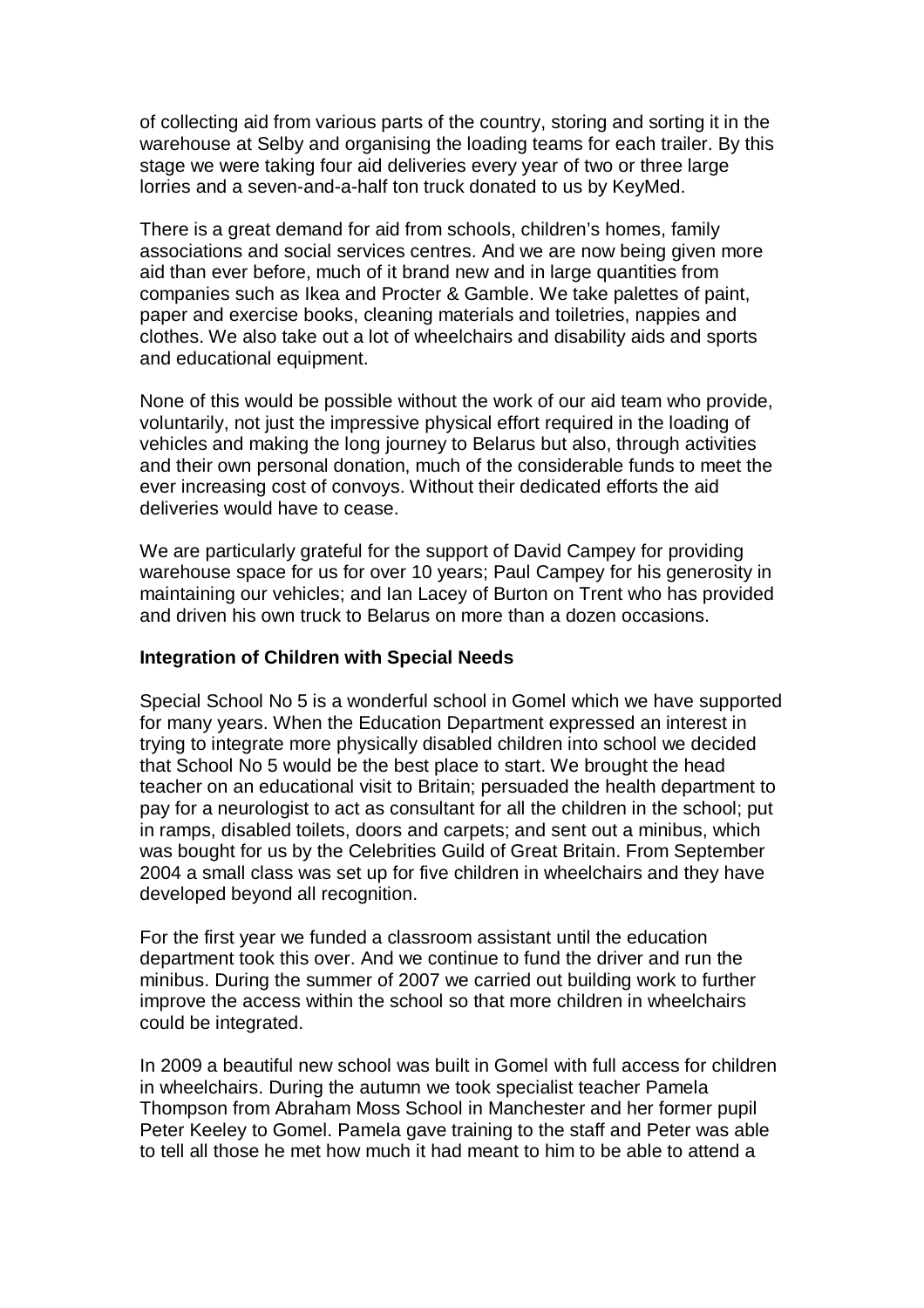mainstream school. We will continue to work closely with School No 72 to help them to include physically disabled children.

# **Medical Support for the Children of Belarus**

In 2008 we brought 8 year old Allessia Chueva to Alder Hey hospital for a major operation on her back. We are very grateful to surgeons Paul May and Neil Buxton who raised the funds for this and made a profound difference to Allessia's life. The chief surgeon from Gomel Regional Hospital came over to observe the operation. Allessia also had a shunt fitted and was catheterised to protect her kidneys.

Consultant urologist Malcolm Lucas visited Gomel and decided that urodynamic testing equipment was needed to improve the lives of children in the region. With support from KeyMed and Albyn Medical we were able to deliver this equipment in 2008 and provide training in its use.

Paediatricians Marie Owen, Hazel Padfield and Diana Jellinek have visited Belarus and given us valuable advice about how we can most effectively advocate for better medical care for some of the disabled children in the orphanages. And Dr Rosemary Newton has given training in epilepsy care and treatment. This has led to a project involving 20 families in Gomel which will take place throughout 2010 and is aimed at introducing effective rescue medication into Belarus.

We have groups in Aberystwyth, Blantyre, Bromley, Buxton & Longnor, Catterick, Cornwall, Craven, Endon & Stoke, Gloucester & Cheltenham, Glossopdale, Leeds, Liverpool, Lunesdale, Mid Essex, Monk Fryston, Newark & Retford, Rugby, Solihull, South Manchester, Teesdale, Totnes, Vale of Evesham and West Pennines. To find out more about your nearest group, or to help us start a new group, go to our website or ring Julie Gater, our Groups Co-ordinator.

Visit our website: www.chernobyl-children.org.uk. Secure Donations can be made online

We are very grateful to all the individual donors, businesses, local authorities, church and peace groups, our own group co-ordinators and host families, convoy drivers, sanatorium volunteers and professionals who have given so much time, energy and financial support to the children of Belarus. Special Thanks to Olympus KeyMed who have been our most generous supporters for many years – giving financial support, providing us with vehicles, sending medical equipment to Belarus and printing our calendars, cards and newsletters.

**National Co-ordinator:** Linda Walker 01457 862112 / 863534 07976 653610 Email: ccprojectuk@gmail.com

| Aid Co-ordinator:             | Mike Allison | 01977 684632 |
|-------------------------------|--------------|--------------|
| <b>Training Co-ordinator:</b> | Jean Holt    | 01756 702196 |